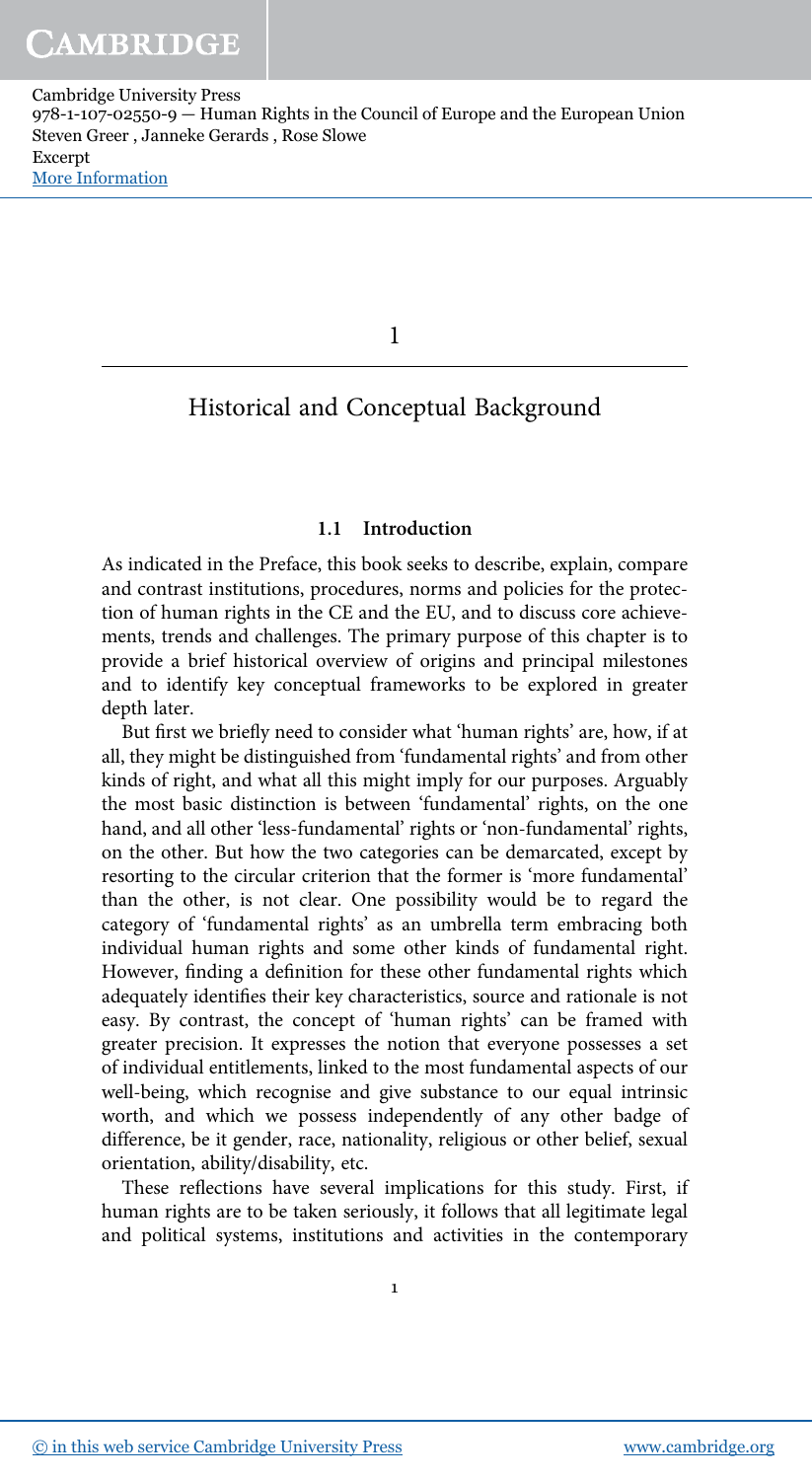#### 2 HISTORICAL AND CONCEPTUAL BACKGROUND

world should embody a commitment to them in some shape or form. However, because human rights are universal does not mean they apply in all contexts in precisely the same ways or without restriction or exception. Being sentenced to imprisonment for an imprisonable offence on the basis of factual and legal guilt following conviction in a fair trial is, for example, a legitimate exception to the right to liberty, not a violation. And deriving every institutionally protected right or entitlement in a contemporary liberal democracy from a human right does not make it a human right itself. So, for example, rights arising from detailed rules of civil and criminal procedure are not strictly human rights themselves but, where properly conceived, can be traced to the human right to a fair trial.

It also follows that any right which derives from a specific feature of our identity in addition to our common humanity – for example, from gender, race, ethnicity, nationality etc – cannot, by definition, itself be a 'human' right. Strictly speaking there is, therefore, no such thing as 'women's human rights' or 'gay people's human rights', or 'disabled people's human rights' in the sense of special categories of human rights only applicable to people with these characteristics. However, while women, gay people, disabled people and minorities of various kinds have the same human rights as everyone else, disadvantaged groups may require additional rights to enable them to exercise their human rights as effectively as others. But these rights are 'facilitative rights', 'rights about', or 'rights deriving from' human rights and not, strictly speaking, human rights themselves.

Since human rights are, by definition, individual rights possessed by real flesh-and-blood human beings, the collective entitlements not equally and simultaneously capable of being held by individuals cannot be genuine *human* rights either. So, for example, a faith group may appropriately be regarded as a repository of the individual human right to freedom of thought, conscience and religion also simultaneously held by each of its members. However, interests such as national selfdetermination or national economic development, which can only be held collectively, may more accurately be regarded as fundamental group rights, but not human rights as such. Alternatively, they can be seen as preconditions for a flourishing system of individual civil, political, social, economic and cultural human rights.

As we shall see throughout this study, the analytical distinctions between 'human rights', 'fundamental rights' and 'rights about human rights' are not clearly drawn in the law and politics of the CE or EU. Indeed, the issue is further complicated by the fact that a third term,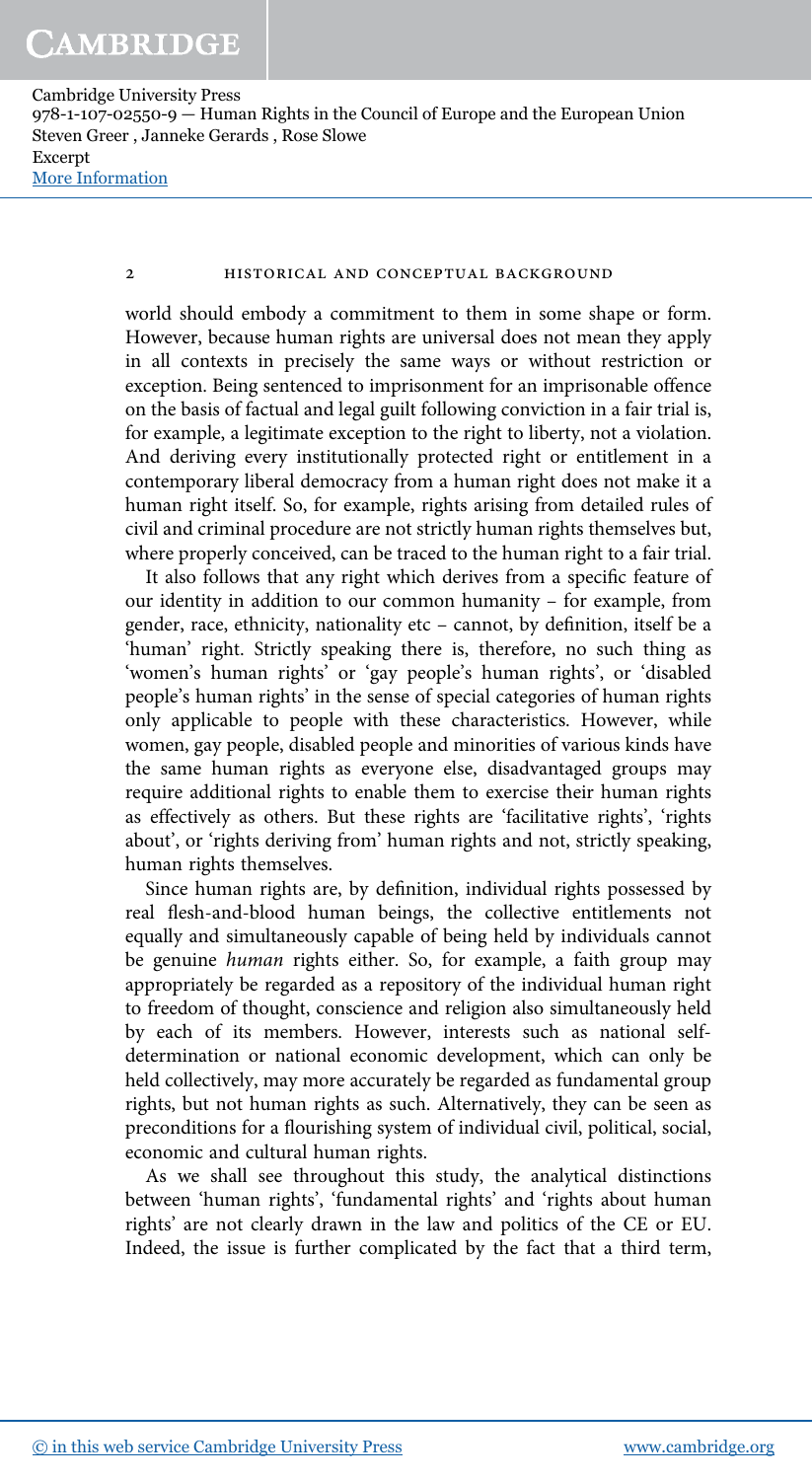## CHRONOLOGY 3

'fundamental freedoms', is also employed in both contexts but means something different in each. For example, debates about the ECHR have been conducted almost entirely in the language of human rights, in spite of the fact that 'fundamental freedoms' feature in its full formal title – the Convention for the Protection of Human Rights and Fundamental Freedoms – suggesting that the distinction between the two terms might be more rhetorical than substantive. By contrast, until comparatively recently, the normative language of the EU was dominated by the four 'fundamental freedoms' integral to the effective functioning of the common market – free movement of capital, goods, services and people. The increasing interest the EU has shown in human rights in the past decade or so has, therefore, raised significant questions about how these concepts can be distinguished, not only for analytical, but also for dispute resolution and policy purposes.

# **1.2 Chronology**

For three conflicting reasons Europe occupies a central and unique place in the history of the international protection of human rights. First, it was, together with the United States, the birthplace of the nowglobal processes of political, social, legal and economic modernisation which embody, amongst other things, liberalisation, democratisation, marketisation and internationalisation. Second, and paradoxically, it was also the site of the Holocaust and a crucial theatre for the twentieth century's two world wars, which together constituted, or precipitated, the most systematic and serious violations of human rights the world has ever seen. Third, it was also the crucible of the Cold War at the heart of which lay a bitter ideological conflict over the profile of individual rights in social, political and economic systems. In the second half of the twentieth century, this heritage not only inspired and laid the foundations for international human rights law itself, it also led to increasing convergence in European political, constitutional, legal and economic systems around a 'common institutional model' formally defined by the values of democracy, human rights, the rule of law and the democratically regulated market. These processes now operate on three principal and overlapping dimensions: individual European states, the CE and the EU.

However, several other international institutions with a human rights brief, including the United Nations (UN), are also active across the continent. One of the most prominent is the fifty-seven-member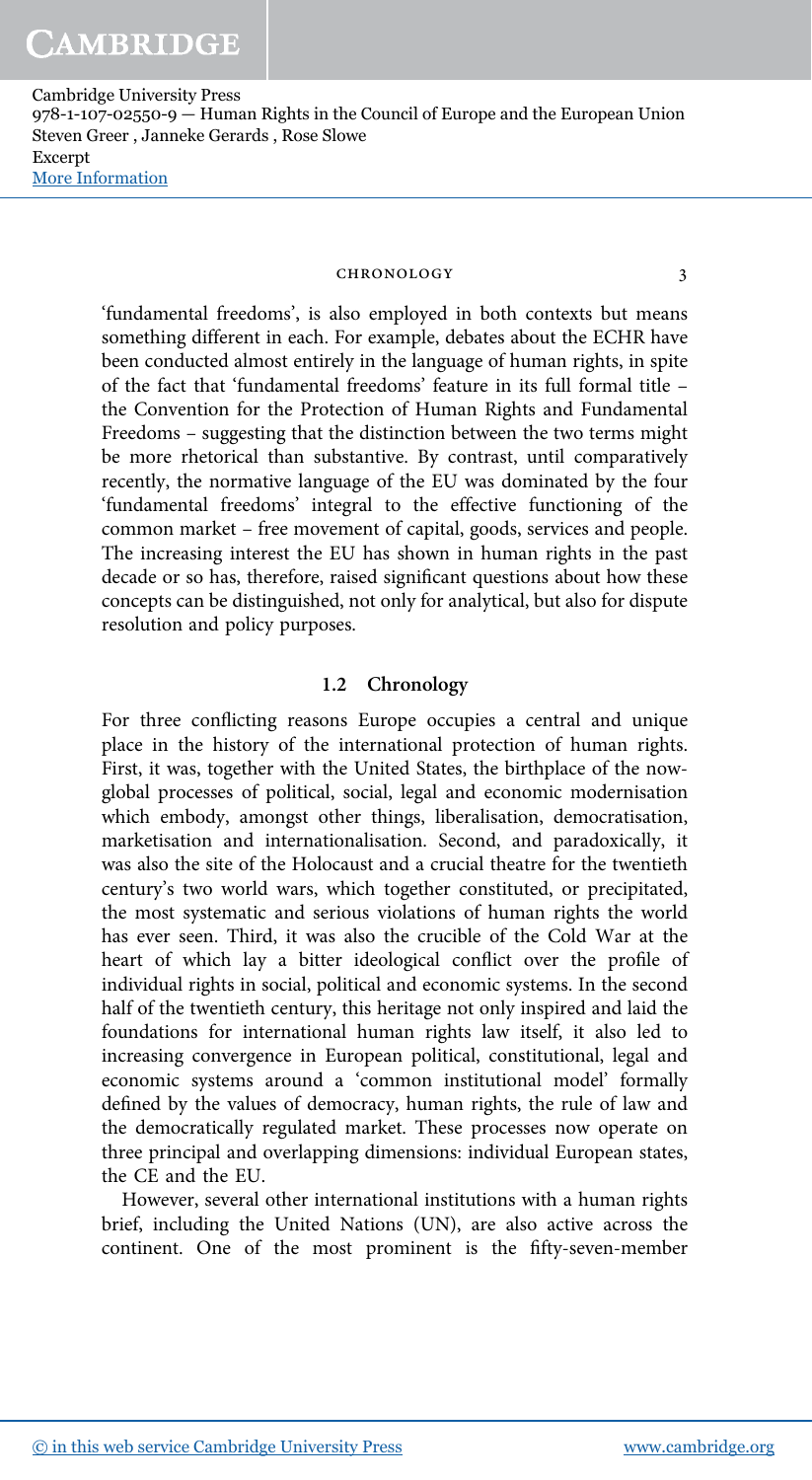4 HISTORICAL AND CONCEPTUAL BACKGROUND

Organisation for Security and Cooperation in Europe  $(OSCE)$ ,<sup>1</sup> the largest regional security organisation in the world, with participating states from Europe, Central Asia and North America, which takes politically, but not legally, binding decisions on a consensual basis. The OSCE was established in December 1994 as a more permanent post–Cold War version of the Conference on Security and Cooperation in Europe (CSCE), created in the early 1970s as an ad hoc multilateral forum for dialogue and negotiation between East and West during the thaw in the Cold War known as détente. Its main achievements were the Helsinki Final Act, signed on 1 August 1975 – which contained several key commitments on political, military, economic, environmental and human rights issues, central to the so-called Helsinki process – and the Decalogue, ten fundamental rights principles governing the behaviour of states towards each other and their own citizens.

At its inception the OSCE was intended to assist in the management of the post–Cold War transition in Europe. But today its main functions cover the three core 'dimensions' of security: the politico-military; the economic and environmental; and the human. Within these fields the OSCE's activities range across traditional security issues such as conflict prevention and arms control, to fostering economic development, ensuring the sustainable use of natural resources and promoting full respect for human rights and fundamental freedoms, particularly in the fields of freedom of assembly and association, the right to liberty and fair trial and the death penalty. Its four specialist human rights–related agencies are the Office for Democratic Institutions and Human rights (ODIHR), active in election observation, democratic development and the promotion of human rights, tolerance, non-discrimination and the rule of law; the Office of the Special Representative and Coordinator for Combating Trafficking in Human Beings, which supports the development and implementation of anti-trafficking policies; the OSCE Representative on Freedom of the Media, who provides early warning on violations of freedom of expression and promotes full compliance with OSCE press freedom commitments; and the High Commissioner on National Minorities, who seeks to identify and to resolve ethnic tensions which might endanger peace, stability, or friendly relations between participating states.

<sup>1</sup> D. Galbreath, *The Organization for Security and Co-Operation in Europe* (London: Routledge, 2007).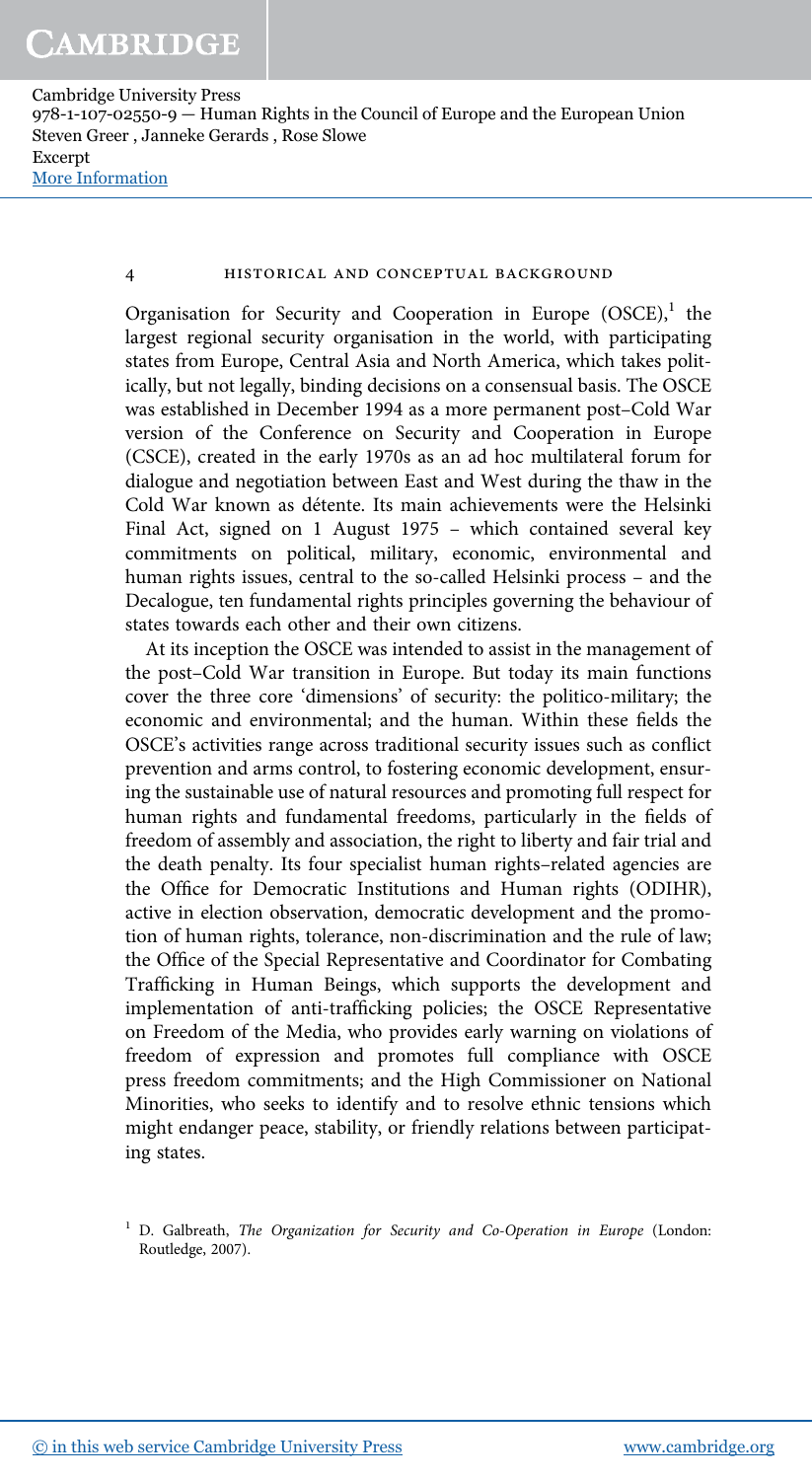## CHRONOLOGY 5

However, only the CE and EU have trans-national legislative and/or judicial functions, without which the dynamic development of a distinctive European human rights law is not possible. Three broad, and to a certain extent overlapping phases can be distinguished in their partly separate, partly shared, histories: origins, institutionalisation and consolidation, 1945–mid-1970s; development and enlargement, mid-1970s–late 1990s; and crisis management, 2000–16. These are considered in turn.

## *Origins and Institutionalisation: 1945*–*Mid-1970s*

When the Second World War ended in 1945, one question reverberated around the globe: how could such a catastrophe be prevented from recurring? It was clear that the constitutional, political and legal systems of some European countries had not effectively curbed the ambitions of political movements offering authoritarian answers to economic and political questions and military solutions to territorial disputes. The way forward for many western democrats, therefore, seemed to lie in the firmer national entrenchment of constitutional democracy, human rights and the rule of law, including their protection in much more effective international institutions than had yet been seen. There was, however, little enthusiasm for a return to the system for the protection of national minorities in Europe in the inter-war years which had involved collective complaints to the League of Nations. It had, after all, been a double failure. Not only had it proved ineffective for minorities, it had exacerbated the drift to war by intensifying the territorial squabbles between 'kin-states' and the host-states in which national minorities found themselves.<sup>2</sup> And the displacement of millions during the Second World War complicated these issues even further. The protection of individual rights, therefore, appeared to offer a more attractive solution.

However, the attempt to institutionalise human rights at the global level proved frustratingly slow. Indeed, it was only as a result of successful lobbying by NGOs attending the San Francisco conference which established the UN in the summer of 1945, that the UN Charter contained so many references to human rights. Three years later the UN approved the Universal Declaration of Human Rights, the significance of which has divided commentators. Some regard it as a watershed because, for the first time, representatives of western and some

<sup>2</sup> J. Jackson Preece, *National Minorities and the European Nation-States System* (Oxford: Clarendon Press, 1998), ch. 5.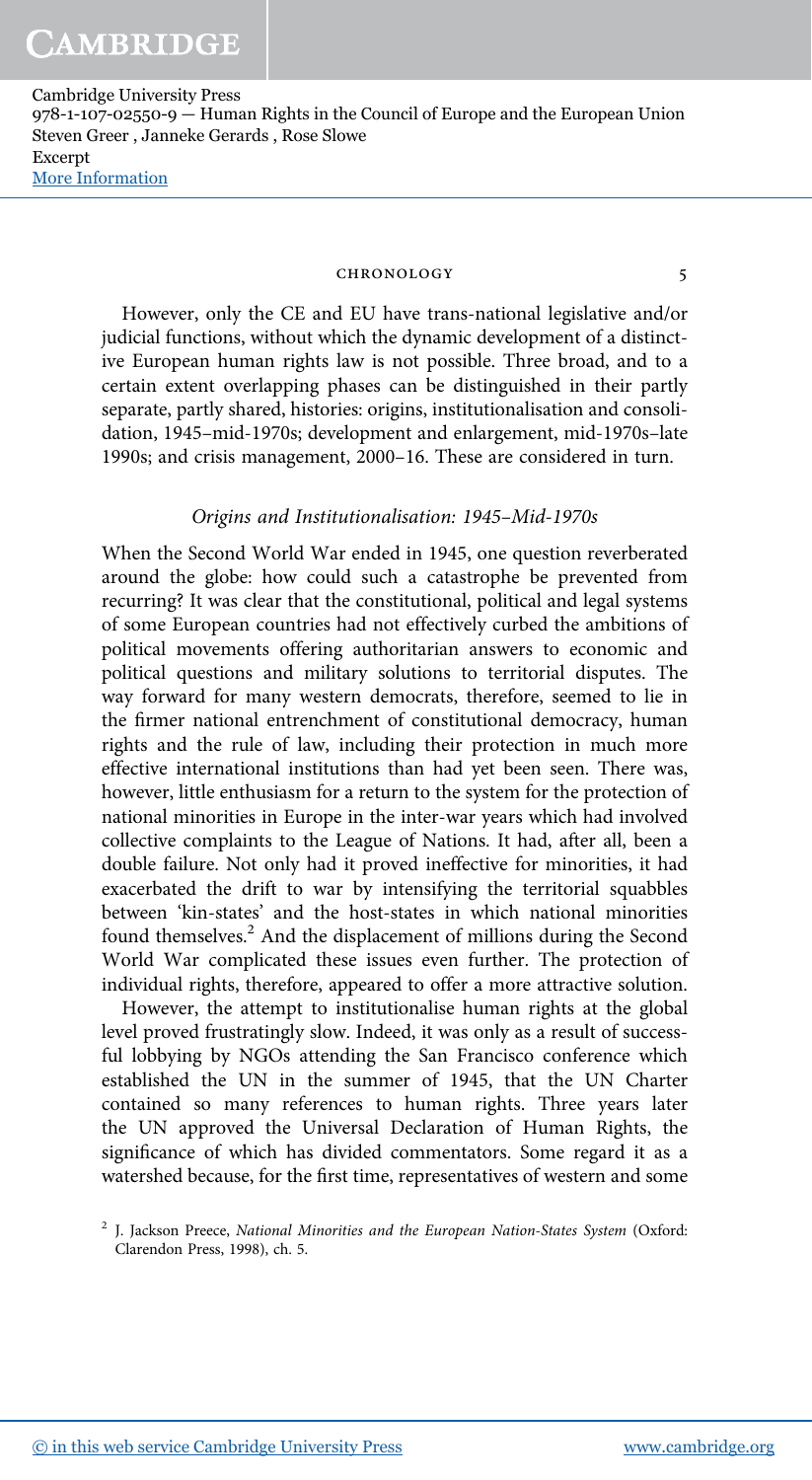6 HISTORICAL AND CONCEPTUAL BACKGROUND

non-western civilizations together produced a list of fundamental civil, political, social, economic and cultural rights going far beyond those the social contract and Enlightenment thinkers had regarded as natural.<sup>3</sup> However, for others, the Declaration's aspirational character, and its lack of enforcement machinery, made it virtually worthless.<sup>4</sup> Debate about two further UN human rights treaties – one on civil and political rights and the other on economic, social and cultural rights – was to last for another two decades and a further ten years would elapse before either came into force. This slow rate of progress added momentum to the campaign for a pan-European human rights regime.<sup>5</sup> European states were not, however, to be the sole masters of their own destiny. The defeated powers were obviously in no position to argue. But even the victors were constrained by the conflicting interests of the USA and the USSR. By 1948 it had become clear that Germany would be partitioned, that the USSR would dominate eastern and central Europe, and that the USA regarded an integrated western Europe as a constraint upon the spread of communism, the territorial expansion of the Soviet Union, and resurgent German nationalism.<sup>6</sup>

However, there were differing views about what kind of new arrangements western Europe should have. In a celebrated speech at the University of Zurich in September 1946 former British Prime Minister Winston Churchill advocated a 'United States of Europe', a view greatly welcomed by 'federalists' who wanted full economic integration, regulated by supranational institutions, resulting in the pooling of state sovereignty. Others, the 'intergovernmentalists', favoured a looser set of intergovernmental institutions devoted to cooperation over issues arising in the spheres of politics, defence, the rule of law, human rights and democracy, which

<sup>3</sup> M. A. Glendon, **'**Knowing the Universal Declaration of Human Rights**'**, *Notre Dame Law Review*, 73 (1998), 1153–90, 1176.

- <sup>5</sup> According to Simpson the idea of a regional human rights treaty first appeared in a British Foreign Office minute of June 1948, A. W. B. Simpson, **'**Britain and the European Convention**'**, *Cornell International Law Journal*, 34 (2001), 523–54, 540.
- 6 See K. Sikkink, **'**The Power of Principled Ideas: Human Rights Policies in the United States and Western Europe**'** in J. Goldstein and R. O. Keohane (eds.), *Ideas and Foreign Policy: Beliefs, Institutions and Political Change* (New York: Cornell University Press, 1993), pp. 139–70; A. H. Robertson, *The Council of Europe: Its Structure, Functions and Achievements* (London: Stevens & Sons, 2nd edn., 1961), p. 6; G. Lundestad, **'***Empire*' *by Integration: The United States and European Integration, 1945*–*1997* (Oxford University Press, 1998), p. 13.

<sup>4</sup> A. W. B. Simpson, **'**Hersch Lauterpacht and the Genesis of the Age of Human Rights**'**, *Law Quarterly Review*, 120 (2004), 49–80, 74, 56, 62, 68, 72, 79.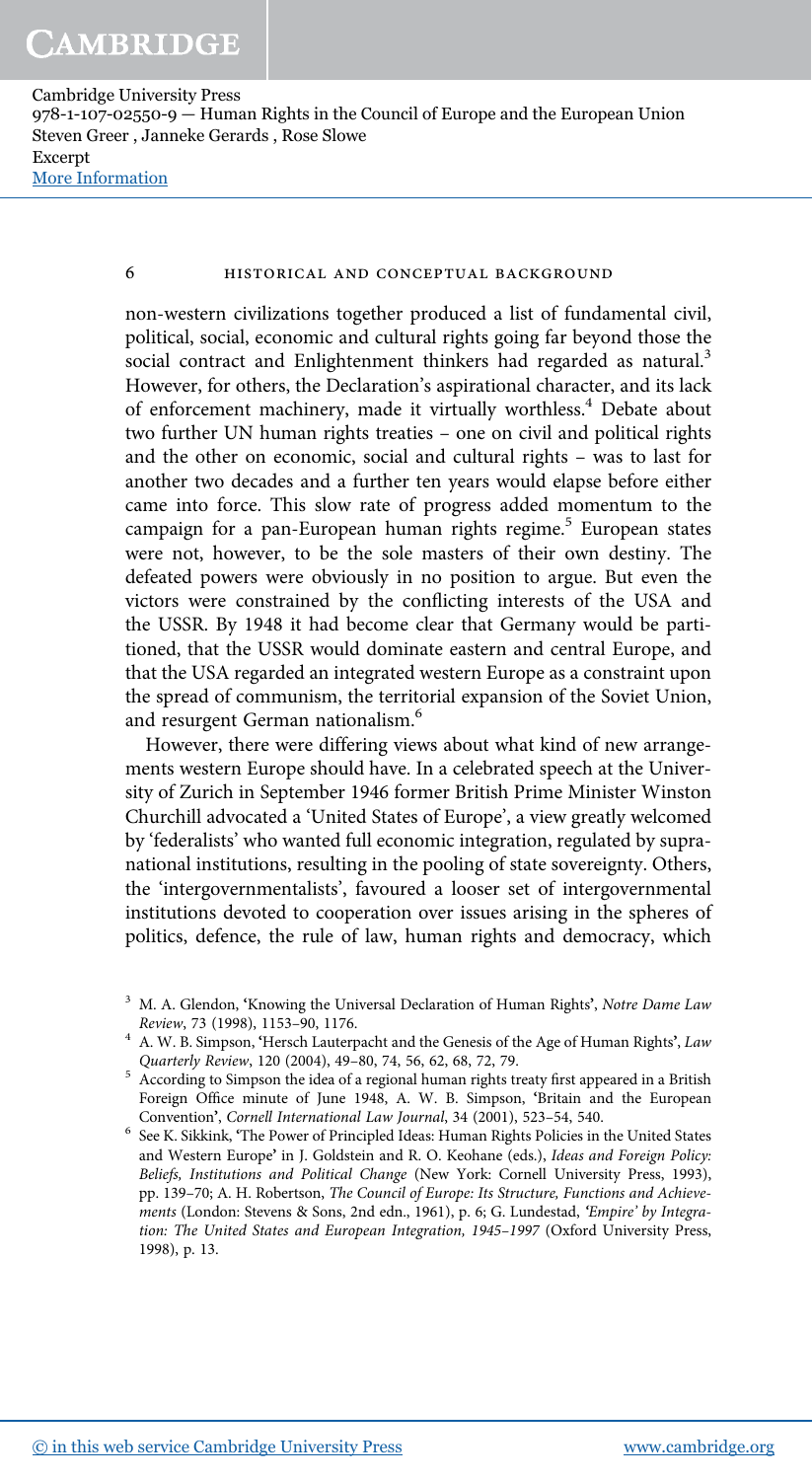### CHRONOLOGY 7

would preserve the traditional conception of independent nation states. The government of the United Kingdom, the only state capable of exercising significant leadership in Europe in the immediate post-war years, preferred the latter: intergovernmental arrangements based on an anti-Soviet western military alliance plus a western European organisation with largely ideological and symbolic functions. In a key speech to the House of Commons, on 22 January 1948, the British Foreign Secretary, Ernest Bevin, stated that a western European 'spiritual union', founded on respect for human rights, had become the prime aim of British foreign policy.<sup>7</sup> This vision, though vague on details, was to be implemented in three stages. First, in March 1948, the United Kingdom, France and the Benelux countries signed the Brussels Treaty for Economic, Social and Cultural Collaboration and Collective Self-Defence, laying the foundations for what later became the Western European Union. A Consultative Council was included and, although primarily a pact for economic, social, cultural and defence cooperation, respect for human rights became a condition of membership. Second, a wider military alliance including the United States and Canada – the North Atlantic Treaty Organisation 1949 ('NATO') – provided firmer military guarantees. Third, it was envisaged that other European countries, including West Germany, would eventually sign the Brussels Treaty when they were in a position to comply with the membership requirements, particularly respect for human rights.

However other ideas were in the air.<sup>8</sup> In May 1948 a Congress of Europe, sponsored by the right-of-centre international Committee of the Movements for European Unity, and attended by some 660 delegates including twenty prime ministers and former prime ministers, met in the Hague. In a keynote speech elaborating on what he had said in Zurich two years earlier, the Honorary President Winston Churchill, argued that a European Charter of Human Rights should be at the

 $7\,$  A. W. B. Simpson, Human Rights and the End of Empire – Britain and the Genesis of the *European Convention* (Oxford University Press, 2001), pp. 574–9. These ideas had already been discussed with the US Secretary of State, George Marshall, and the French Foreign Minister, George Bidault, at secret meetings in the Foreign Office on 17**–**18 December, K. Morgan, *Labour in Power* (Oxford: Clarendon Press, 1984), pp. 273, 274.

<sup>8</sup> For a fuller account of the debate in the 1940s see E. Bates, *The Evolution of the European* Convention on Human Rights: From Its Inception to the Creation of a Permanent Court of *Human Rights* (Oxford University Press, 2010), ch. 3; J. Petaux, *Democracy and Human Rights for Europe: The Council of Europe*'*s Contribution* (Strasbourg; Council of Europe Publications, 2009), pp. 31–63.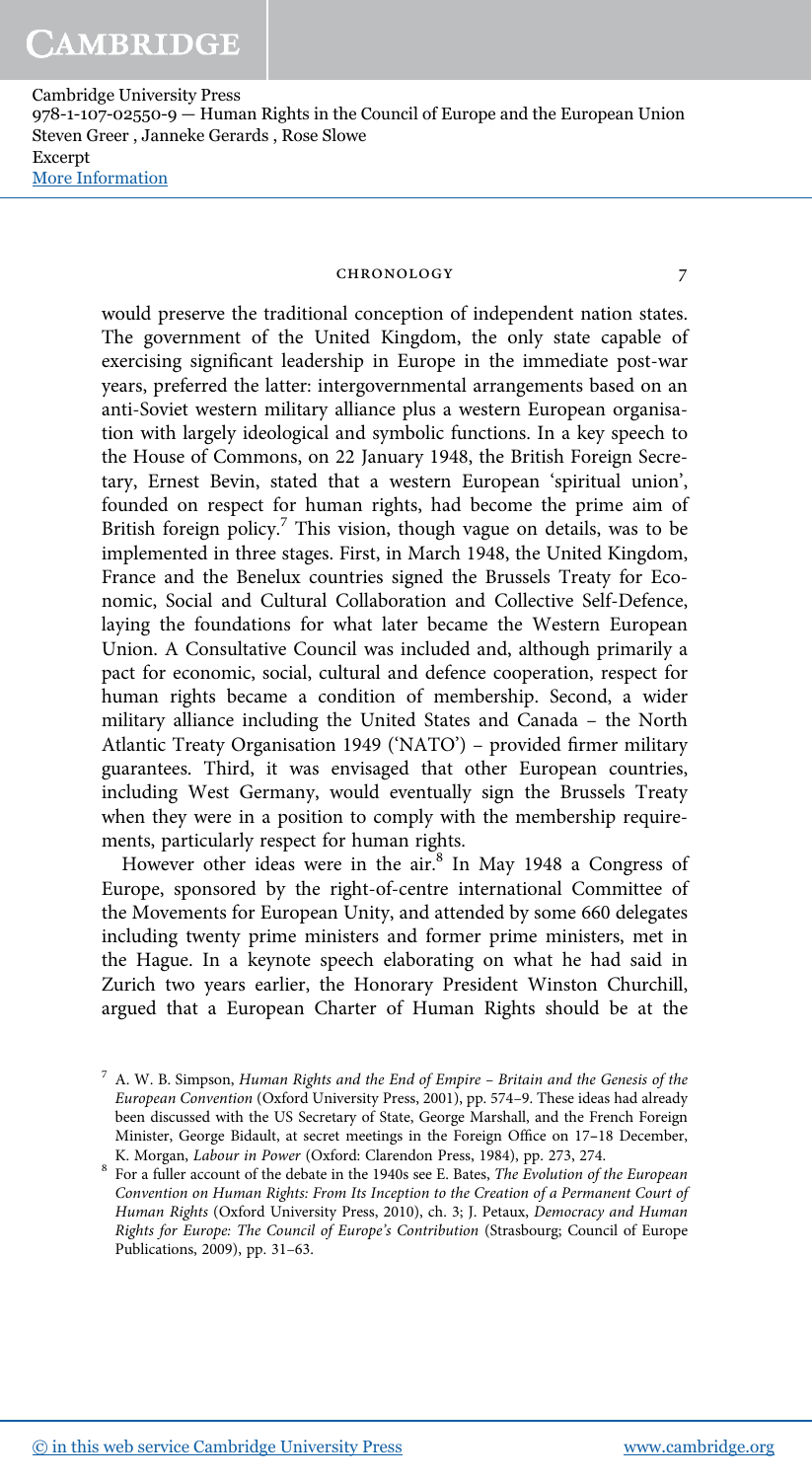8 HISTORICAL AND CONCEPTUAL BACKGROUND

centre of a new programme of European unification.<sup>9</sup> Delegates also proposed a European Parliamentary Assembly and an individual petition process for the judicial enforcement of the Charter. The British Labour government, which had not sent a delegation, opposed both ideas on the grounds that such an assembly would provide an unwelcome platform for communists, while a court of human rights would create an equally unwelcome judicial authority superior to any British tribunal.<sup>10</sup> In October 1948, the various strands of European integrationism were woven into the European Movement, which continued to develop proposals including for a European Assembly selected by national parliaments which could discuss a wide range of issues, including human rights.<sup>11</sup>

## The Council of Europe

As 1948 drew to a close, the governments of the United Kingdom, France and Belgium agreed to create a Council of Europe on an intergovernmental rather than integrationist model and invited Ireland, Italy, Denmark, Norway and Sweden to participate in the negotiations. Luxembourg and the Netherlands also became founding members. In 1949 Greece joined, followed, in the 1950s, by four other states – Turkey (1950), Germany (1950), Iceland (1950) and Austria (1956) – and a further three in the 1960s – Cyprus (1961), Switzerland (1963) and Malta (1965). Established by the Treaty of London on 5 May 1949, the CE had four principal objectives: to contribute to the prevention of another war between western European states, to provide a statement of common values contrasting sharply with Soviet-style communism (as expressed by the mostly civil and political rights subsequently contained in the ECHR), to re-enforce a sense of common identity and purpose should the Cold War degenerate into active armed conflict and to establish an early warning device by which a drift towards authoritarianism, including communism, in any member state could be detected and addressed by complaints from states against each other to an independent transnational judicial tribunal in Strasbourg. And even this 'early warning' function was also inextricably linked to the prevention of war because the slide towards the Second World War indicated that the rise of

<sup>9</sup> Simpson, **'**Britain and European Convention**'**, 543, claims that it is unlikely that Churchill ever envisaged a federation which would have included the United Kingdom.

<sup>10</sup> Simpson, *Human Rights and the End of Empire*, pp. 619, 612.

<sup>11</sup> *Ibid.*, p. 629.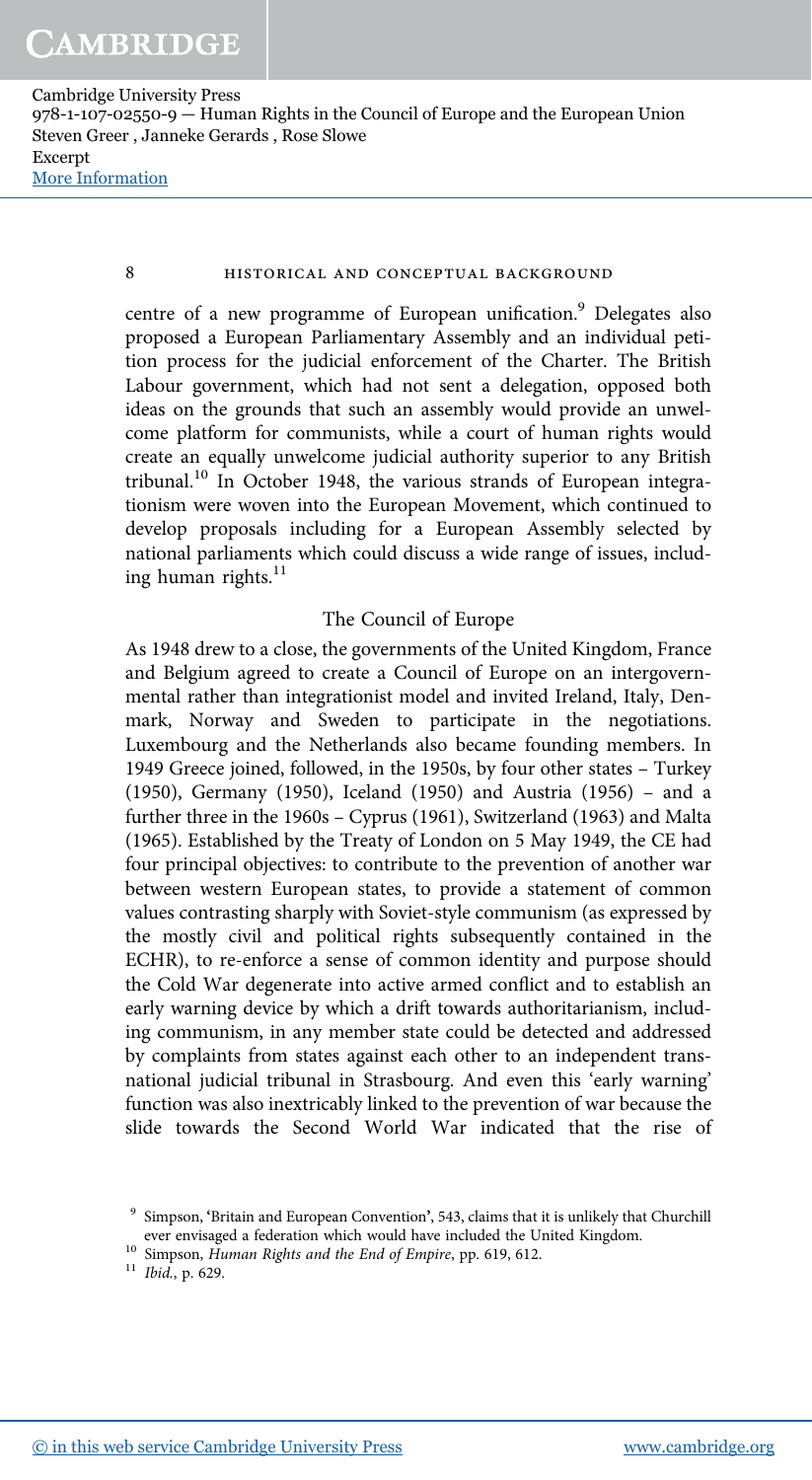### CHRONOLOGY 9

authoritarian regimes in Europe made the peace and security of the continent more precarious.<sup>12</sup>

Drafted largely by the British Foreign Office, six core principles are found in the CE's Statute. Certain unspecified 'spiritual and moral values' – 'the cumulative influence of Greek philosophy, Roman law, the Western Christian Church, the humanism of the Renaissance and the French Revolution<sup>13</sup> - are said to constitute the 'common heritage' of the signatory states (the 'common heritage' principle) and to be the true source of 'individual freedom, political liberty and the rule of law' (the 'human rights' and 'rule of law' principles). These form the 'basis of all genuine democracy' (the 'democracy' principle). The promotion of these principles, and the interests of 'economic and social progress' (the principle of 'economic and social progress'), is said to require closer unity between like-minded European countries (the 'closer unity' principle). Similar ideas can be found in the Brussels and NATO Treaties.<sup>14</sup> And while the CE was not the only western European organisation to make adherence to the principles of human rights and the rule of law conditions of membership, $15$  at the time it was unique in seeking to identify the human rights in question in a further treaty (the ECHR), in providing means for their enforcement and in promoting 'closer unity' amongst its members.

The exclusion of defence issues from the CE's remit is deliberate and understandable since these objectives were already well covered by the Brussels and NATO treaties.<sup>16</sup> However, curiously, Article 1 of the Statute of the CE says nothing specific about 'political' questions, possibly on the assumption that these are already entailed by the reference to social and economic issues.<sup>17</sup> Other provisions of the Statute deal with the establishment of the Council's principal organs – the Committee of Ministers (CM, the foreign ministers of member states), the Secretariat (the administration) and the Consultative, later Parliamentary, Assembly (a non-legislative body appointed by the legislatures of member states) – the official languages (French and English), membership (by invitation of the CM), the location (Strasbourg), financial matters, privileges and immunities (including those of representatives of member states) and arrangements for amendment, ratification and other formalities.

<sup>13</sup> Robertson, *Council of Europe*, p. 2.

<sup>17</sup> Robertson, *Council of Europe*, p. 16.

<sup>12</sup> S. Greer, *The European Convention on Human Rights: Achievements, Problems and Prospects* (Cambridge University Press, 2006), ch. 1.

<sup>14</sup> *Ibid.*, p. 13.

<sup>&</sup>lt;sup>15</sup> Art. 3, Statute of the Council of Europe.

 $16$  Art. 1 (d).